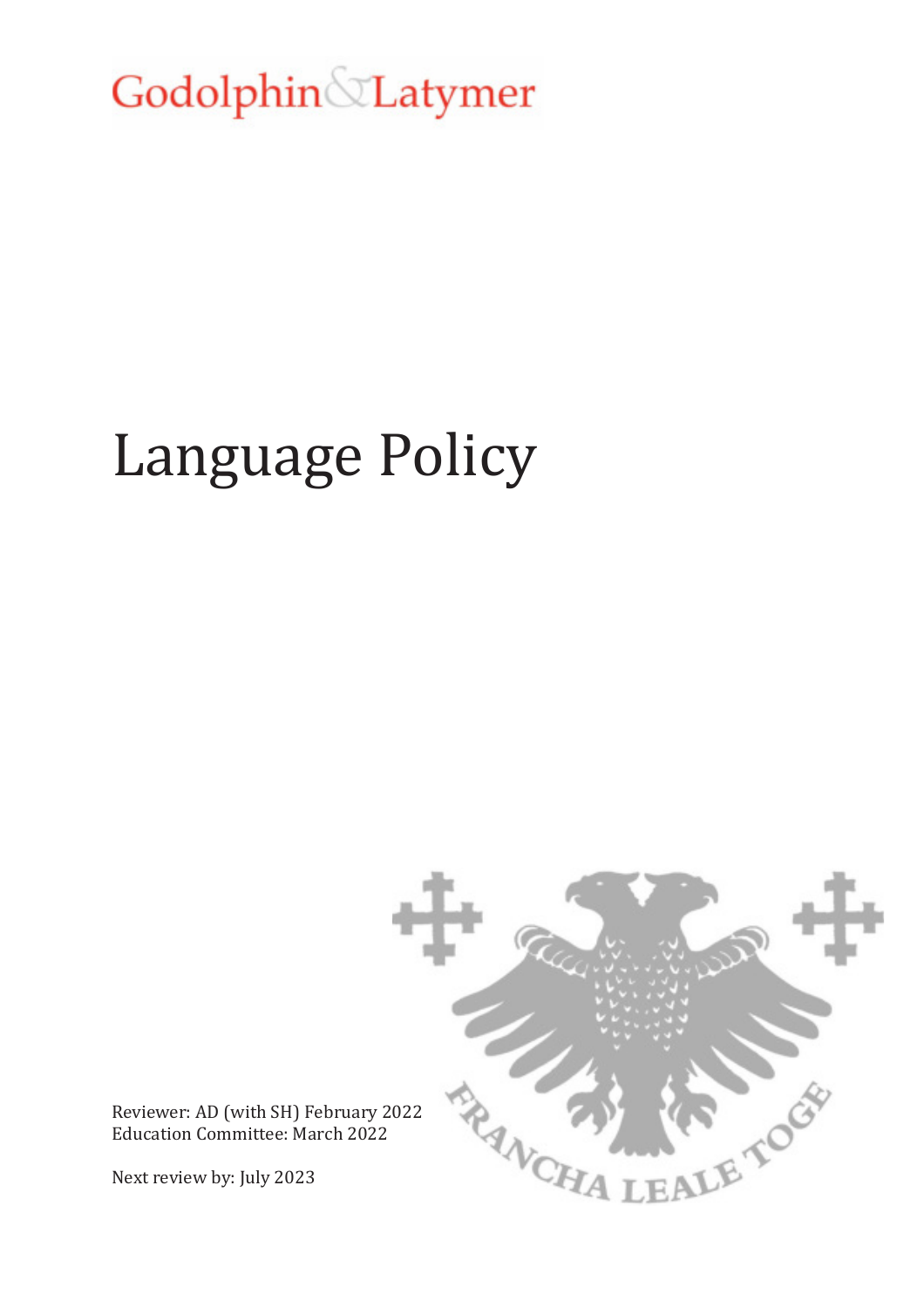### **1. School Linguistic Profile and Philosophy**

1.1. *Profile*: Approximately 810 currently on school roll, of whom approximately 210 are in the Sixth Form. As stipulated within our admissions policy (see below) all students within the school are proficient English speakers. It is worth nothing that a significant minority are bilingual or multilingual and that all students develop proficiency in at least one other language during their time at the school (see below).

## 1.2. *Admissions Policy Philosophy*

- 1.2.1. Within the community of Godolphin and Latymer School we recognise that language lies at the heart of all learning and is the key to unlocking our students' ability for intellectual and personal growth throughout their lives.
- 1.2.2. We acknowledge the versatility of language in all its forms as interactional, personal, representational, heuristic, imaginative and regulatory. We believe language enables us to express, explore and extend who we are: individually and culturally languages are at the core of our identity and we recognise that a student's mother tongue can shape her learning style.
- 1.2.3. We believe a pupil's native language should only ever be grounds for celebration and never discrimination. We appreciate that the study of languages, ancient and modern, fosters a sense of awe at the vastness and diversity of our world and that communication extends beyond the verbal and enabling appreciation of another's culture, values and traditions. As such it is a crucial component of truly holistic education, enabling us to build successful and mutually respectful relationships which are the foundation-stones of tolerance and peace.
- 1.2.4. It is recognised within the school that all teachers are teachers of language, and all parents and members of the school community are essential contributors to the learning process. We recognise that language is not a neutral, transparent medium of instruction or explanation but rather a constructive vehicle for values, meanings and beliefs which should therefore be constantly and critically questioned. Therefore we strive to ensure that effective and appropriate language is taught and reinforced through multi-sensory, stimulating teaching which actively addresses all pupils' language needs.

# **2. Language Programmes Overview**

- 2.1. *Pedagogy*: We recognize that all teachers are language teachers who have the responsibility to facilitate language acquisition and promote communication skills.
- 2.2. *Professional Development*: As it is an expectation for all teachers to be language teachers, training will be offered where appropriate. The school is committed to providing embedded professional development for language learning across the curriculum.

# **3. Language and Literature**

3.1. *The aims of the English department* are: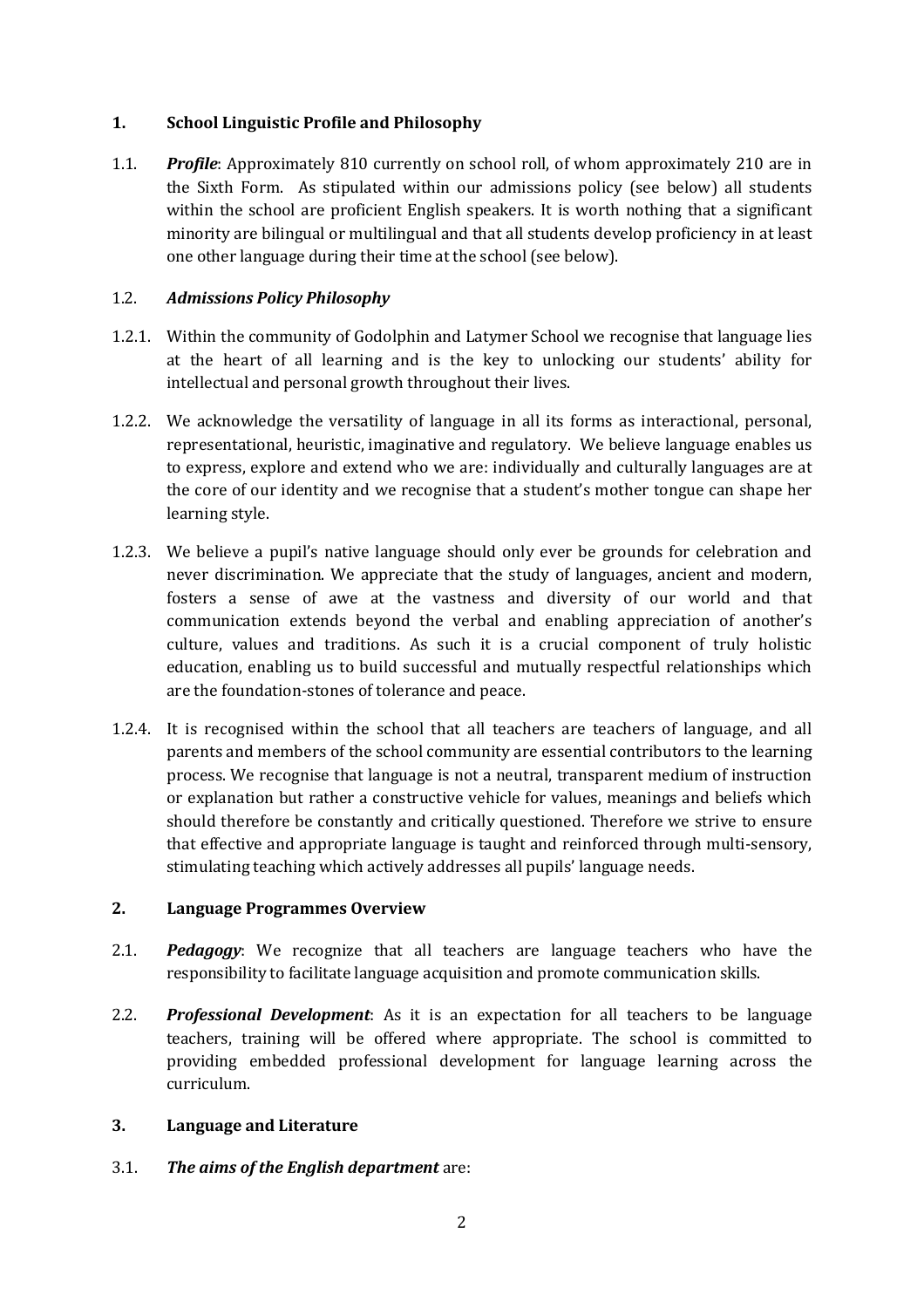- to enable girls to read, write, speak and listen with the greatest skill, enthusiasm, independence and ambition of which they are capable
- to engender in girls a lifelong love of literature
- to help girls to obtain the best examination results of which they are capable
- 3.2. *English*: All students are required to study English until Year 11. In the Sixth Form all girls who opt to undertake the IB Diploma Programme will study English as their mother-tongue language, whilst those opting for the A level pathway have the option to study English Literature and/or English Language to A level. At Godolphin and Latymer we believe that developing a child's mother tongue can accelerate the rate of English language acquisition, support achievement in all subject areas, increase self-esteem, and enhance intercultural understanding and international-mindedness.

### 3.3. *Support for mother-tongue language*

- 3.3.1. English language development opportunities are offered for students on a regular basis throughout Godolphin and Latymer, whilst we facilitate bilingual learners taking IGCSE French, Italian, Spanish, German or Mandarin early, in Year 10, or with their peers in Year 11 as an extra IGCSE. Girls throughout the school are able to undertake a wide variety of activities to develop their mother-tongue language use and apply their skills creatively and imaginatively.
- 3.3.2. Examples of such activities include debating, public speaking, delivering assemblies, leadership roles such as form reps, Mock Trial, society talks, creative writing groups, magazine editorial teams, voluntary service involvement etc.
- 3.3.3. In addition, there are activities and clubs to promote the learning and enjoyment of other languages: under the umbrella of Languages at Lunch there is Year 7 German club, French cinema society, Spanish, French and Italian debating, The Link MFL magazine (which has twice been shortlisted for a national media award) and Latin reading competitions. The school also offers students the chance to participate in a wide variety of cultural visits and exchanges.
- 3.3.4. These activities provide opportunities for students to use language persuasively, and for an authentic audience and purpose.

# **4. Modern Foreign or Classical Language Acquisition**

- 4.1. Studying a range of modern and classical languages is a requirement for all students at Godolphin and Latymer. In Year 7 pupils choose one modern foreign language from French, German and Spanish. They study this for two lessons per week. Additionally they study Latin for two lessons each week and have one lesson of instruction in Mandarin. In Years 8 and 9 there is a requirement to study a second modern foreign language. This can be chosen from French, German or Spanish, or girls may continue with Mandarin as their second languages. These are also studied for two lessons per week.
- 4.2. Girls continue to study Latin for two lessons each week in Year 8 and have an introduction to Ancient Greek. In Year 9, students have one lesson each week to study a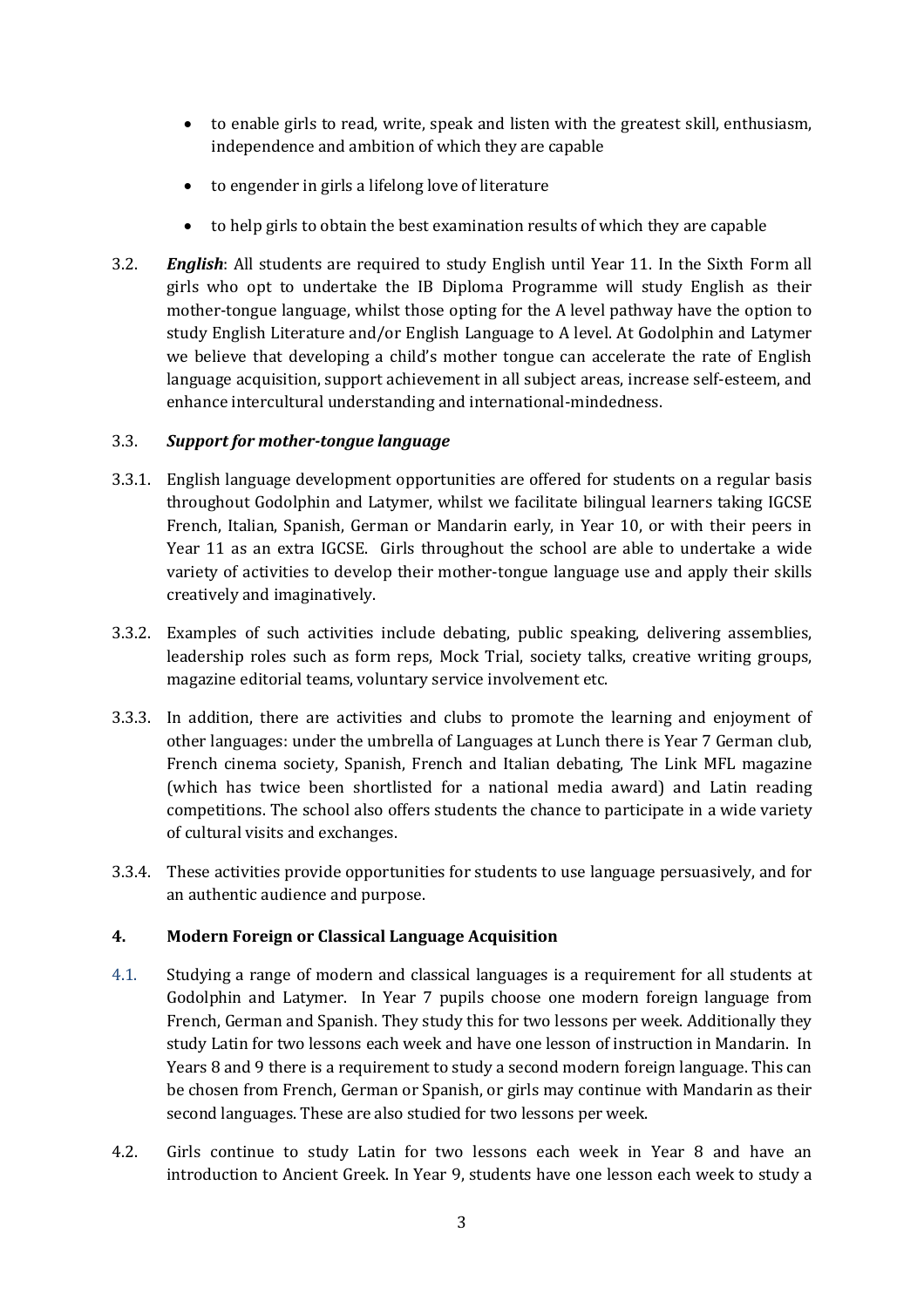classical subject; either Latin or Classical Civilisation (a non-linguistic course).

- 4.3. Over Years 10 and 11 pupils at the school follow a GCSE and IGCSE curriculum and are required to study at least one modern foreign language (French, German, Italian, Mandarin or Spanish). They may also choose to study Latin and classical Greek, either singly or in combination.
- 4.4. Several students each year study up to three languages at IGCSE/GCSE.
- 4.5. In the IB Diploma Programme, students may choose to study one or two modern or classical languages from French, German, Italian, Latin, Classical Greek, Mandarin and Spanish at either SL or HL. There is also the possibility to study Italian ab initio; this is effectively a course for beginners.

### 4.6. *French, German, Italian, Mandarin, Spanish*

- 4.6.1. In essence the aims of all the modern language courses offered throughout the school are the same, namely:
	- To develop the ability to use the foreign language effectively for purposes of practical communication. This includes both the spoken and the written language.
	- To form a sound base of skills, language and attitudes required for further study, work and leisure.
	- To offer insights into the culture and civilisation of the countries where the foreign language is spoken. This includes everyday life and seasonal customs in the countries and may also include reference to the history; geography, music, painting, literature and thought of the country as appropriate.
	- To develop an awareness of the nature of language and language learning by pointing out and discussing where relevant, the differences and similarities between different foreign languages and between the foreign language and English.
	- To provide enjoyment and intellectual stimulation.
	- To promote real linguistic and cultural interaction.
	- To encourage positive attitudes to foreign language learning and to speakers of foreign languages and a sympathetic approach to other cultures and civilizations. This is fostered particularly by actual contact with the foreign country through exchange visits, pen-friendships, visits and courses.
	- To promote learning skills of a more general application. These include:
		- o analysing
		- o memorizing
		- o application of ICT tools to facilitate and enhance learning and communication, including current models of social networking
		- o drawing of inferences and the intellectual discipline imposed by grammatical accuracy.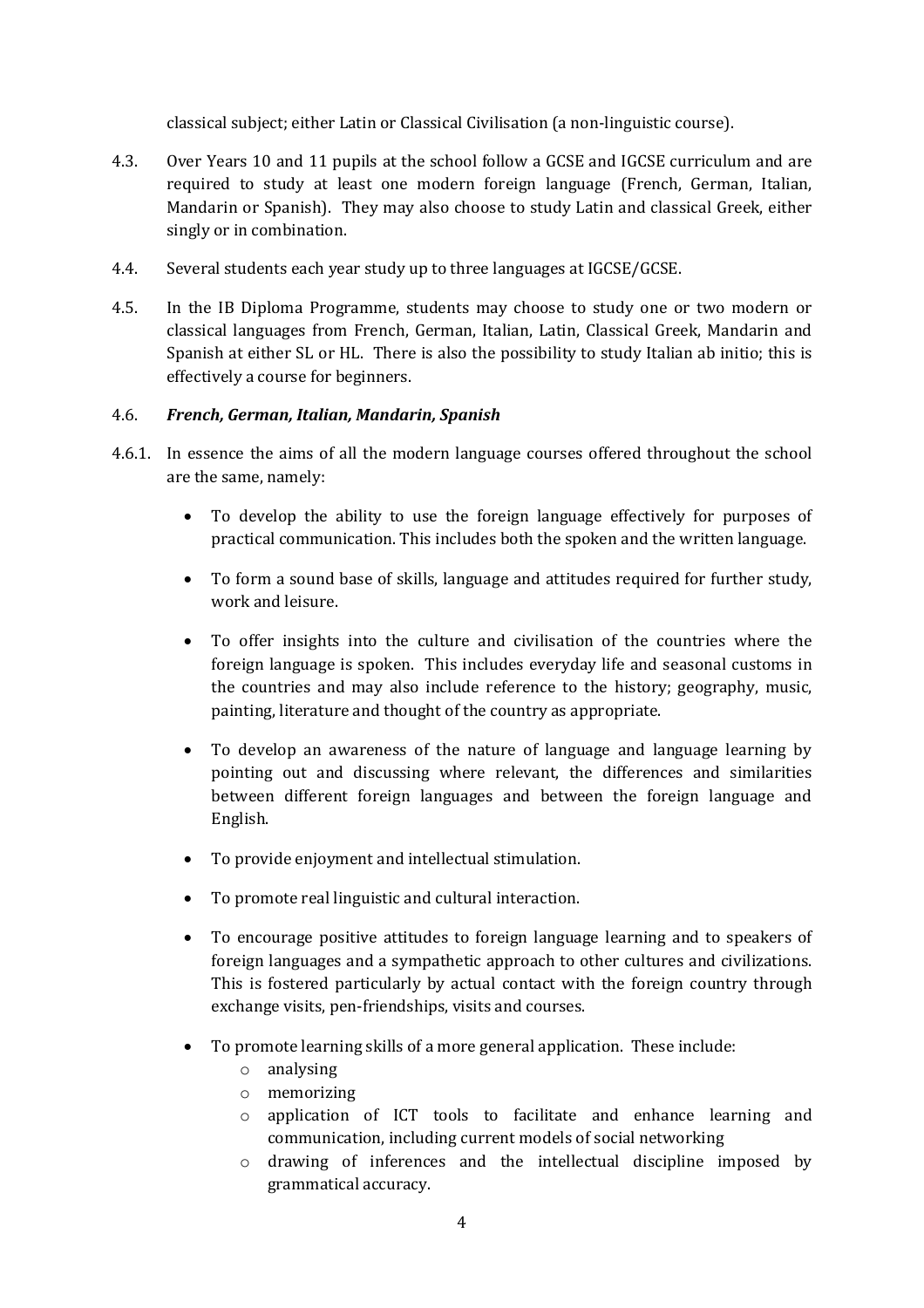### 4.7. *Latin (other Ancient languages)*

- 4.7.1. Studying Classical languages provides girls with the opportunity to approach language, both their own and that of others, from a different perspective. The necessary focus on grammar and syntax in the teaching of Latin and Greek gives students the capacity to understand and analyse their own language more effectively, while the requirement to produce good idiom in translation encourages them to explore nuance and meaning in both the Classical and English lexica. We encourage students to develop their vocabulary by finding modern derivations of the new words which they encounter in Latin and Greek, through which we hope to demonstrate to students the place of classical languages within the development of language more broadly.
- 4.7.2. Effective translation and analysis of set literary texts requires a deep and overarching appreciation of a culture which in many respects is very different from our own, and girls are encouraged to explore the links and similarities between Classical culture and modern life. The aims and objectives of teaching and learning of Latin and Classical Greek throughout the school are, broadly speaking, as follows:
	- To develop an analytical and sensitive approach to languages in general, and to Latin and Classical Greek in particular, including an awareness of the relationship between classical Greek and Latin and the languages of today
	- To develop transferable skills: linguistic skills, research skills, problem solving, organisation, literary appreciation, written and oral communication
	- To enable pupils to set challenging individual targets which will allow them to make measurable progress and appreciate their own development as students of language and ancient societies
	- To fire imagination and to deepen and develop experience by considering a wide range of issues, such as aesthetic, ethical, linguistic, political, religious and social questions
	- To increase accuracy and fluency in reading the Latin and Greek languages
	- To introduce pupils to a wide variety of classical literature in its original language, and to develop skills of literary appreciation at both the thematic and the technical levels
	- Where appropriate at higher levels of study, to communicate meaning in classical languages by translating effectively and accurately from English into Latin or Classical Greek

#### **5. Learning Support**

5.1. All students in Year 7 have some initial contact with the Individual Learning Department through timetabled form period time, in which some basic study skills are covered. These include aspects of organisation (use of homework diary, filing, time management), note-making and revision skills and also introduce some metacognitive skills, focusing on individual learning preferences and awareness of difference.